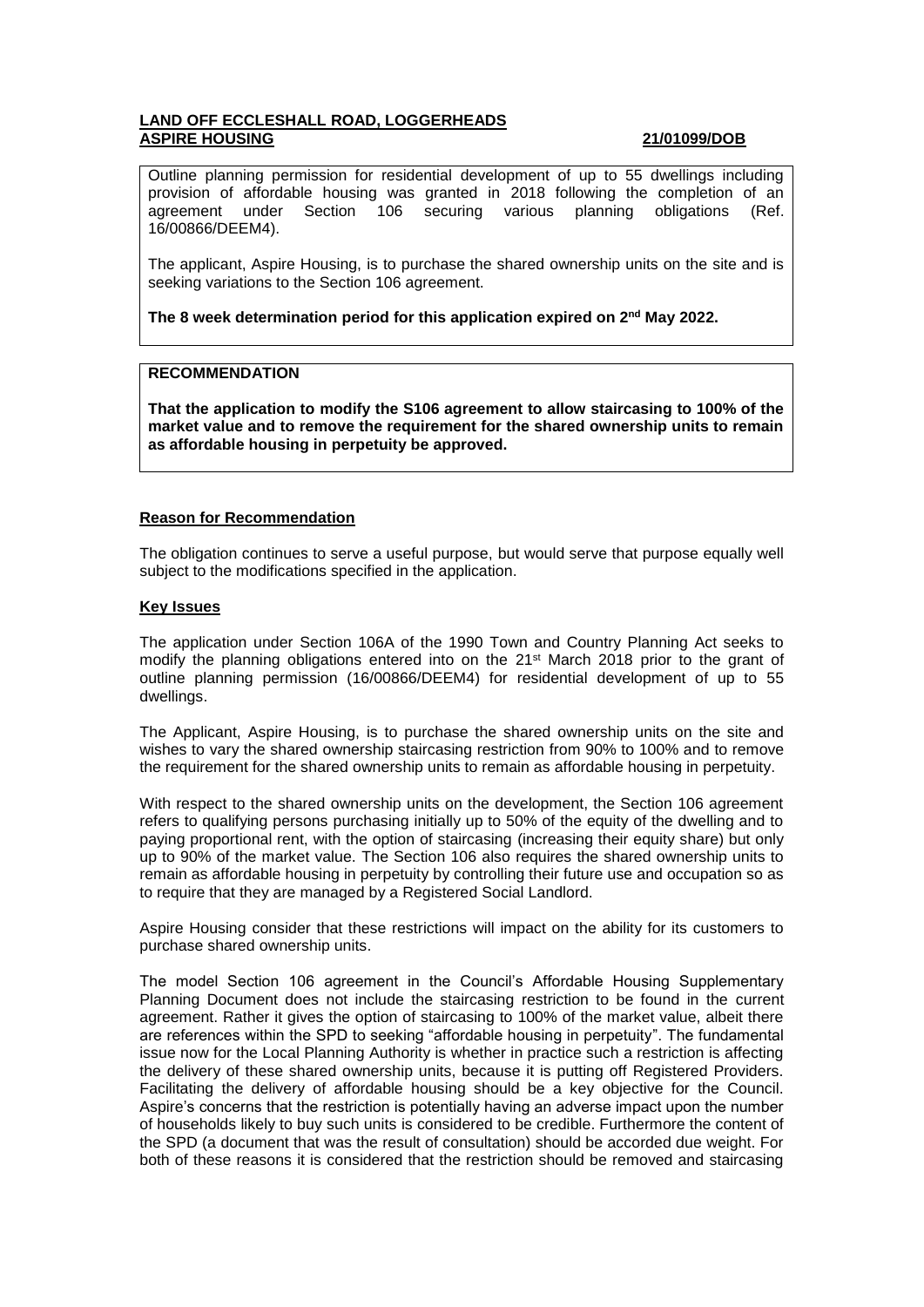permitted to 100% and the requirement for the shared ownership units to remain as affordable housing in perpetuity to be deleted.

In conclusion, it is considered that whilst the obligation continues to serve a useful purpose, that purpose would be served equally well if modified as requested.

### **Reducing Inequalities**

The Equality Act 2010 says public authorities must comply with the public sector equality duty in addition to the duty not to discriminate. The **public sector equality duty** requires **public authorities** to consider or think about how their policies or decisions affect people who are **protected** under the Equality Act. If a public authority hasn't properly considered its public sector equality duty it can be challenged in the courts.

The duty aims to make sure public authorities think about things like discrimination and the needs of people who are disadvantaged or suffer inequality, when they make decisions.

People are protected under the Act if they have protected characteristics. The characteristics that are protected in relation to the public sector equality duty are:

- Age
- **Disability**
- Gender reassignment
- Marriage and civil partnership
- Pregnancy and maternity
- Race
- Religion or belief
- Sex
- Sexual orientation

When public authorities carry out their functions the Equality Act says they must have due regard or think about the need to:

- Eliminate unlawful discrimination
- Advance equality of opportunity between people who share a protected characteristic and those who don't
- Foster or encourage good relations between people who share a protected characteristic and those who don't

With regard to this proposal and the matters that can be addressed, it is considered that it will not have a differential impact on those with protected characteristics.